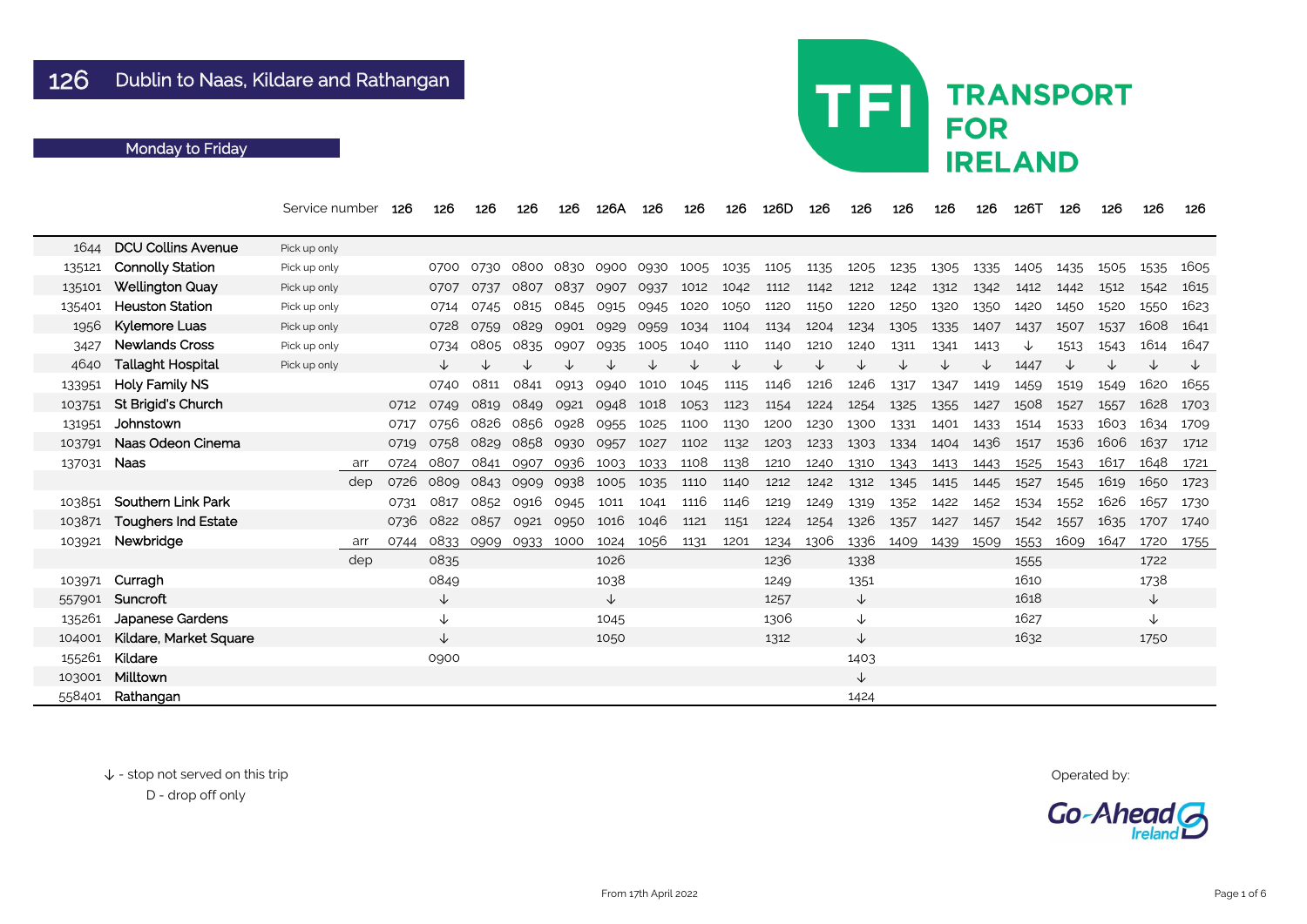|        |                               | Service number |     | 126  | 126  | 126  | 126  | 126X         | 126  | 126  | 126  | 126       | 126  | 126  | 126  | 126  | 126          | 126  | 126       | 126N<br>F |  |
|--------|-------------------------------|----------------|-----|------|------|------|------|--------------|------|------|------|-----------|------|------|------|------|--------------|------|-----------|-----------|--|
| 1644   | <b>DCU Collins Avenue</b>     | Pick up only   |     |      |      |      | 1655 |              |      |      |      |           |      |      |      |      |              |      |           |           |  |
| 135121 | <b>Connolly Station</b>       | Pick up only   |     | 1625 | 1645 | 1705 | 1725 | 1735         | 1745 | 1805 | 1835 | 1905      | 1935 | 2005 | 2105 | 2205 | 2305         | 0005 | 0105      | - 0335    |  |
| 135101 | <b>Wellington Quay</b>        | Pick up only   |     | 1635 | 1656 | 1716 | 1735 | 1745         | 1755 | 1815 | 1845 | 1914      | 1942 | 2012 | 2112 | 2212 | 2310         | 0010 | 0110      | 0340      |  |
| 135401 | <b>Heuston Station</b>        | Pick up only   |     | 1643 | 1705 | 1725 | 1743 | 1753         | 1803 | 1823 | 1853 | 1922      | 1950 | 2019 | 2119 | 2219 | 2316         | 0015 | 0115      | 0345      |  |
| 1956   | <b>Kylemore Luas</b>          | Pick up only   |     | 1701 | 1723 | 1743 | 1757 | 1807         | 1818 | 1837 | 1905 | 1932      | 2000 | 2029 | 2129 | 2229 | 2325         | 0024 | 0122      | 0352      |  |
| 3427   | <b>Newlands Cross</b>         | Pick up only   |     | 1707 | 1729 | 1749 | 1803 |              | 1824 | 1843 | 1911 | 1938      | 2006 | 2035 | 2134 | 2234 | 2329         | 0029 | 0127      | 0357      |  |
| 4640   | <b>Tallaght Hospital</b>      | Pick up only   |     |      |      |      | √    | ◡            |      | ◡    |      |           |      |      |      |      |              |      |           | ↓         |  |
| 133951 | <b>Holy Family NS</b>         |                |     | 1715 | 1737 | 1757 | 1811 | V            | 1831 | 1850 | 1916 | 1943      | 2011 | 2040 | 2139 | 2239 | 2334         | 0034 | 0132      | 0402      |  |
| 103751 | St Brigid's Church            |                |     | 1723 | 1745 | 1805 | 1819 | ◡            | 1839 | 1858 | 1924 | 1951      | 2019 | 2048 | 2146 | 2246 | 2341         | 0041 | 0139      | 0409      |  |
| 131951 | Johnstown                     |                |     | 1729 | 1751 | 1811 | 1825 | ◡            | 1845 | 1904 | 1931 | 1957      | 2025 | 2054 | 2151 | 2251 | 2346         | 0046 | 0144      | 0414      |  |
| 103791 | Naas Odeon Cinema             |                |     | 1732 | 1754 | 1814 | 1828 | ∿            | 1848 | 1907 | 1933 | 1959      | 2027 | 2056 | 2153 | 2253 | 2348         | 0048 | 0146      | 0416      |  |
| 137031 | <b>Naas</b>                   |                | arr | 1739 | 1803 | 1821 | 1835 | ∿            | 1855 | 1913 | 1939 | 2004      | 2032 | 2101 | 2158 | 2258 | 2353         | 0051 | 0149      | 0419      |  |
|        |                               |                | dep | 1741 | 1805 | 1823 | 1837 |              | 1857 | 1915 | 1941 | 2006 2034 |      | 2103 | 2200 | 2300 | 2355         | 0053 | 0151      | 0421      |  |
| 103851 | <b>Southern Link Park</b>     |                |     | 1748 | 1812 | 1830 | 1844 |              | 1904 | 1921 | 1947 | 2012      | 2040 | 2109 | 2205 | 2305 | 2400         | 0059 | 0157      | 0427      |  |
| 103871 | <b>Toughers Ind Estate</b>    |                |     | 1758 | 1822 | 1840 | 1851 | 1837         | 1911 | 1928 | 1952 | 2017      | 2045 | 2114 | 2210 | 2310 | 0005         | 0103 | 0201      | 0431      |  |
| 103921 | Newbridge                     |                | arr | 1813 | 1832 | 1852 | 1901 | 1845         | 1919 | 1938 | 2002 | 2027      | 2055 | 2122 | 2218 | 2318 | 0011         | 0110 | 0208 0438 |           |  |
|        |                               |                | dep |      | 1834 |      |      | 1847         | 1921 |      |      |           |      | 2124 |      |      | 0013         |      |           |           |  |
| 103971 | Curragh                       |                |     |      | 1846 |      |      | V            | 1931 |      |      |           |      | 2134 |      |      | 0021         |      |           |           |  |
| 557901 | Suncroft                      |                |     |      | ↓    |      |      | $\downarrow$ | ↓    |      |      |           |      | √    |      |      | $\downarrow$ |      |           |           |  |
| 135261 | <b>Japanese Gardens</b>       |                |     |      |      |      |      |              | ↓    |      |      |           |      |      |      |      | $\downarrow$ |      |           |           |  |
| 104001 | <b>Kildare, Market Square</b> |                |     |      | ↓    |      |      | ↓            | ↓    |      |      |           |      | ↓    |      |      | $\downarrow$ |      |           |           |  |
| 155261 | Kildare                       |                |     |      | 1856 |      |      | ↓            | 1941 |      |      |           |      | 2144 |      |      | 0031         |      |           |           |  |
| 103001 | Milltown                      |                |     |      |      |      |      | 1857         |      |      |      |           |      |      |      |      |              |      |           |           |  |
| 558401 | Rathangan                     |                |     |      |      |      |      | 1915         |      |      |      |           |      |      |      |      |              |      |           |           |  |

F - Fridays only

 $\downarrow$  - stop not served on this trip

D - drop off only Operated by:

## TFI **TRANSPORT FOR IRELAND**

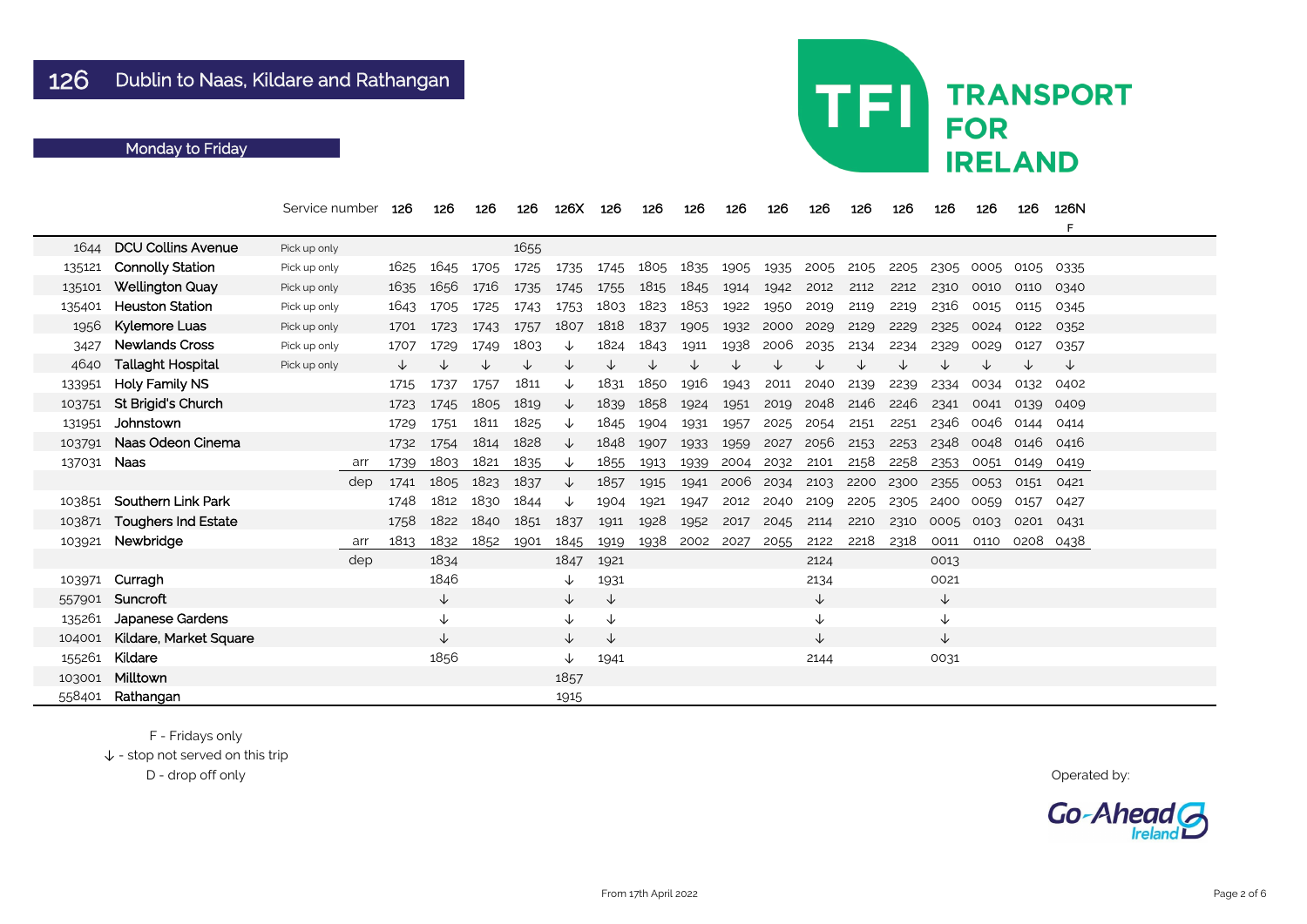|        |                            | Service number | 126          | 126  | 126  | 126A | 126  | 126  | 126  | 126D | 126  | 126          | 126  | 126  | 126           | 126D | 126  | 126  | 126  | 126          | 126  | 126          |
|--------|----------------------------|----------------|--------------|------|------|------|------|------|------|------|------|--------------|------|------|---------------|------|------|------|------|--------------|------|--------------|
| 135121 | <b>Connolly Station</b>    | Pick up only   |              | 0805 | 0835 | 0905 | 0935 | 1005 | 1035 | 1105 | 1135 | 1205         | 1235 | 1305 | 1335          | 1405 | 1435 | 1505 | 1535 | 1605         | 1635 | 1705         |
| 135101 | <b>Wellington Quay</b>     | Pick up only   |              | 0811 | 0841 | 0911 | 0941 | 1012 | 1042 | 1112 | 1142 | 1212         | 1242 | 1312 | 1342          | 1412 | 1442 | 1512 | 1542 | 1612         | 1643 | 1713         |
| 135401 | <b>Heuston Station</b>     | Pick up only   |              | 0818 | 0848 | 0918 | 0948 | 1020 | 1050 | 1120 | 1150 | 1220         | 1250 | 1320 | 1350          | 1420 | 1450 | 1520 | 1550 | 1620         | 1652 | 1722         |
| 1956   | <b>Kylemore Luas</b>       | Pick up only   |              | 0826 | 0856 | 0926 | 0958 | 1030 | 1100 | 1132 | 1205 | 1237         | 1305 | 1335 | 1402          | 1433 | 1503 | 1533 | 1603 | 1630         | 1702 | 1732         |
| 3427   | <b>Newlands Cross</b>      | Pick up only   |              | 0831 | 0901 | 0931 | 1003 | 1037 | 1107 | 1139 | 1212 | 1244         | 1312 | 1342 | 1409          | 1440 | 1510 | 1540 | 1610 | 1637         | 1709 | 1739         |
| 133951 | <b>Holy Family NS</b>      |                |              | 0837 | 0907 | 0937 | 1009 | 1043 | 1113 | 1145 | 1218 | 1250         | 1318 | 1348 | 1415          | 1446 | 1516 | 1546 | 1616 | 1643         | 1715 | 1745         |
| 103751 | St Brigid's Church         |                | 0742         | 0845 | 0915 | 0945 | 1017 | 1051 | 1121 | 1153 | 1226 | 1258         | 1326 | 1356 | 1423          | 1454 | 1524 | 1554 | 1624 | 1651         | 1723 | 1753         |
| 131951 | Johnstown                  |                | 0747         | 0851 | 0921 | 0951 | 1023 | 1057 | 1127 | 1159 | 1232 | 1304         | 1332 | 1402 | 1429          | 1500 | 1530 | 1600 | 1630 | 1657         | 1729 | 1759         |
| 103791 | Naas Odeon Cinema          |                | 0749         | 0854 | 0924 | 0954 | 1026 | 1100 | 1130 | 1202 | 1235 | 1307         | 1335 | 1405 | 1432          | 1503 | 1533 | 1603 | 1633 | 1700         | 1732 | 1802         |
| 137031 | <b>Naas</b>                | arr            | 0754         | 0900 | 0930 | 1000 | 1032 | 1108 | 1138 | 1212 | 1243 | 1315         | 1343 | 1411 | <u> 143</u> 8 | 1509 | 1539 | 1609 | 1639 | 1706         | 1738 | 1808         |
|        |                            | dep            | 0756         | 0901 | 0931 | 1001 | 1034 | 1109 | 1139 | 1214 | 1245 | 1317         | 1345 | 1413 | 1440          | 1511 | 1541 | 1611 | 1641 | 1708         | 1740 | 1810         |
| 103851 | <b>Southern Link Park</b>  |                | 0801         | 0907 | 0937 | 1007 | 1040 | 1115 | 1145 | 1220 | 1251 | 1323         | 1351 | 1419 | 1446          | 1517 | 1547 | 1617 | 1647 | 1714         | 1746 | 1816         |
| 103871 | <b>Toughers Ind Estate</b> |                | 0806         | 0913 | 0943 | 1013 | 1046 | 1121 | 1151 | 1226 | 1257 | 1333         | 1357 | 1425 | 1452          | 1523 | 1553 | 1623 | 1653 | 1720         | 1752 | 1822         |
| 103921 | Newbridge                  | arr            | 0814         | 0922 | 0952 | 1022 | 1055 | 1130 | 1200 | 1235 | 1307 | 1342         | 1406 | 1434 | 1501          | 1532 | 1602 | 1632 | 1702 | 1729         | 1801 | 1831         |
|        |                            | dep            | 0816         |      |      | 1024 |      |      |      | 1238 |      | 1343         |      |      |               | 1534 |      |      |      | 1731         |      | 1832         |
| 103971 | Curragh                    |                | 0826         |      |      | 1035 |      |      |      | 1251 |      | 1359         |      |      |               | 1550 |      |      |      | 1744         |      | 1845         |
| 557901 | Suncroft                   |                | ↓            |      |      | ↓    |      |      |      | 1301 |      | $\downarrow$ |      |      |               | 1557 |      |      |      | $\downarrow$ |      | $\downarrow$ |
| 135261 | <b>Japanese Gardens</b>    |                | ↓            |      |      | 1042 |      |      |      | 1311 |      | ↓            |      |      |               | 1607 |      |      |      | ↓            |      | ↓            |
| 104001 | Kildare, Market Square     |                | $\downarrow$ |      |      | 1047 |      |      |      | 1316 |      | ↓            |      |      |               | 1617 |      |      |      | ↓            |      | ↓            |
| 155261 | Kildare                    |                | 0836         |      |      |      |      |      |      |      |      | 1411         |      |      |               |      |      |      |      | 1754         |      | 1855         |
| 558401 | Rathangan                  |                |              |      |      |      |      |      |      |      |      | 1432         |      |      |               |      |      |      |      |              |      | 1915         |

 $\downarrow$  - stop not served on this trip

D - drop off only

## TFI **TRANSPORT FOR IRELAND**

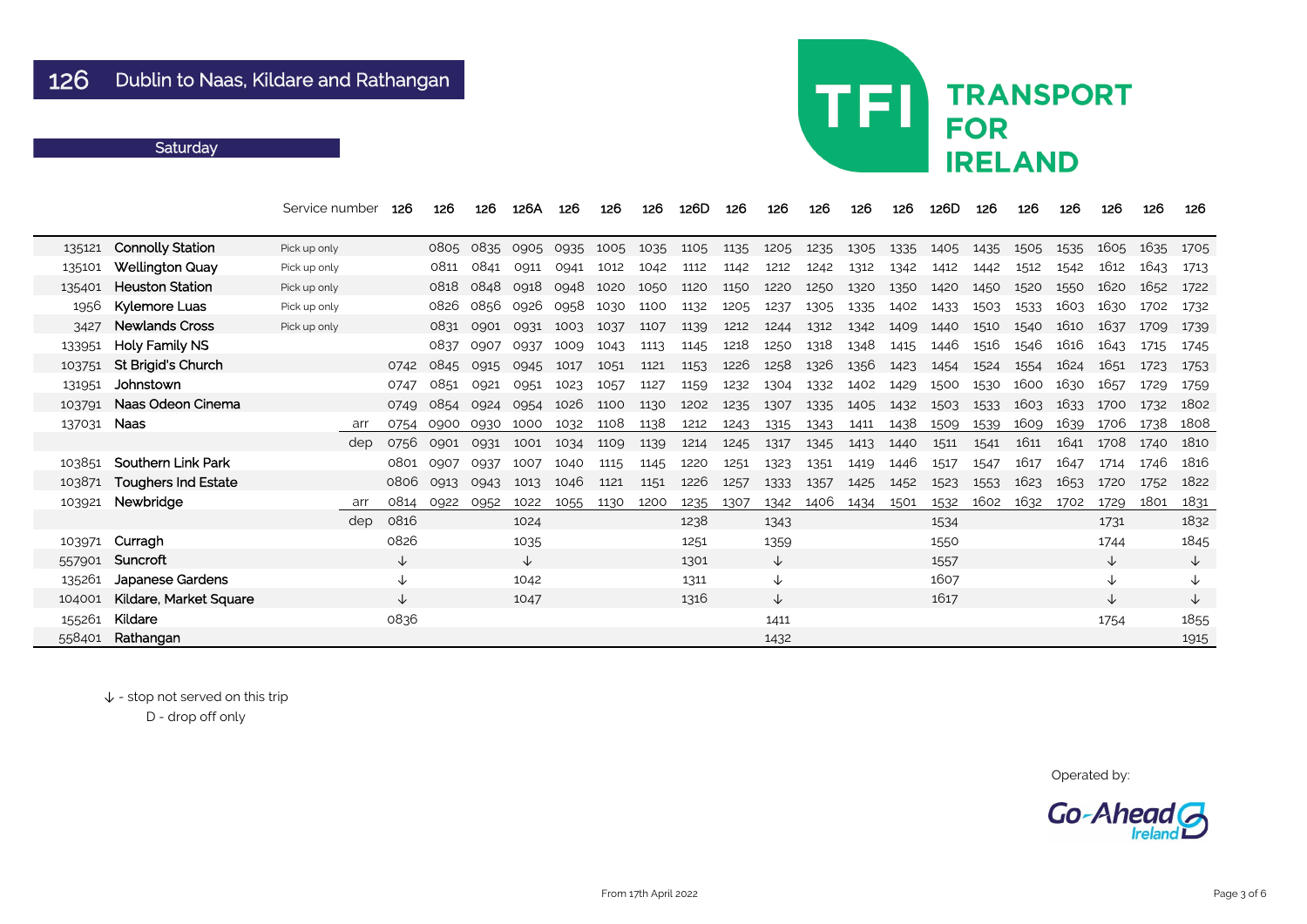|        |                               | Service number |     | 126  | 126          | 126  | 126  | 126          | 126  | 126  | 126          | 126  | 126  | 126N |
|--------|-------------------------------|----------------|-----|------|--------------|------|------|--------------|------|------|--------------|------|------|------|
| 135121 | <b>Connolly Station</b>       | Pick up only   |     | 1735 | 1805         | 1835 | 1905 | 2005         | 2105 | 2205 | 2305         | 0005 | 0105 | 0335 |
| 135101 | <b>Wellington Quay</b>        | Pick up only   |     | 1742 | 1812         | 1842 | 1912 | 2012         | 2111 | 2211 | 2311         | 0011 | 0111 | 0340 |
| 135401 | <b>Heuston Station</b>        | Pick up only   |     | 1750 | 1820         | 1850 | 1920 | 2020         | 2118 | 2218 | 2318         | 0018 | 0118 | 0345 |
| 1956   | <b>Kylemore Luas</b>          | Pick up only   |     | 1802 | 1832         | 1902 | 1932 | 2030         | 2127 | 2227 | 2327         | 0027 | 0125 | 0352 |
| 3427   | <b>Newlands Cross</b>         | Pick up only   |     | 1809 | 1839         | 1909 | 1939 | 2037         | 2133 | 2233 | 2331         | 0031 | 0129 | 0357 |
| 133951 | <b>Holy Family NS</b>         |                |     | 1815 | 1845         | 1915 | 1945 | 2043         | 2138 | 2238 | 2336         | 0036 | 0135 | 0402 |
| 103751 | St Brigid's Church            |                |     | 1823 | 1853         | 1923 | 1953 | 2051         | 2145 | 2245 | 2343         | 0043 | 0142 | 0409 |
| 131951 | Johnstown                     |                |     | 1829 | 1859         | 1929 | 1959 | 2057         | 2151 | 2251 | 2348         | 0048 | 0147 | 0414 |
| 103791 | Naas Odeon Cinema             |                |     | 1832 | 1902         | 1932 | 2002 | 2100         | 2154 | 2254 | 2351         | 0051 | 0149 | 0416 |
| 137031 | <b>Naas</b>                   |                | arr | 1838 | 1907         | 1937 | 2007 | 2105         | 2158 | 2258 | 2355         | 0055 | 0154 | 0419 |
|        |                               |                | dep | 1840 | 1910         | 1938 | 2008 | 2106         | 2159 | 2259 | 2356         | 0056 | 0156 | 0421 |
| 103851 | <b>Southern Link Park</b>     |                |     | 1846 | 1916         | 1943 | 2013 | 2111         | 2204 | 2304 | 0001         | 0101 | 0200 | 0427 |
| 103871 | <b>Toughers Ind Estate</b>    |                |     | 1852 | 1922         | 1948 | 2018 | 2116         | 2209 | 2309 | 0006         | 0106 | 0204 | 0431 |
| 103921 | Newbridge                     |                | arr | 1901 | 1929         | 1956 | 2026 | 2124         | 2217 | 2317 | 0013         | 0114 | 0211 | 0438 |
|        |                               |                | dep |      | 1931         |      |      | 2126         |      |      | 0014         |      |      |      |
| 103971 | Curragh                       |                |     |      | 1941         |      |      | 2136         |      |      | 0024         |      |      |      |
| 557901 | Suncroft                      |                |     |      | $\downarrow$ |      |      | $\downarrow$ |      |      | $\downarrow$ |      |      |      |
| 135261 | <b>Japanese Gardens</b>       |                |     |      | $\downarrow$ |      |      | $\downarrow$ |      |      | $\downarrow$ |      |      |      |
| 104001 | <b>Kildare, Market Square</b> |                |     |      | $\downarrow$ |      |      | $\downarrow$ |      |      | $\downarrow$ |      |      |      |
| 155261 | Kildare                       |                |     |      | 1951         |      |      | 2146         |      |      | 0034         |      |      |      |
| 558401 | Rathangan                     |                |     |      |              |      |      |              |      |      |              |      |      |      |

↓ - stop not served on this trip

D - drop off only



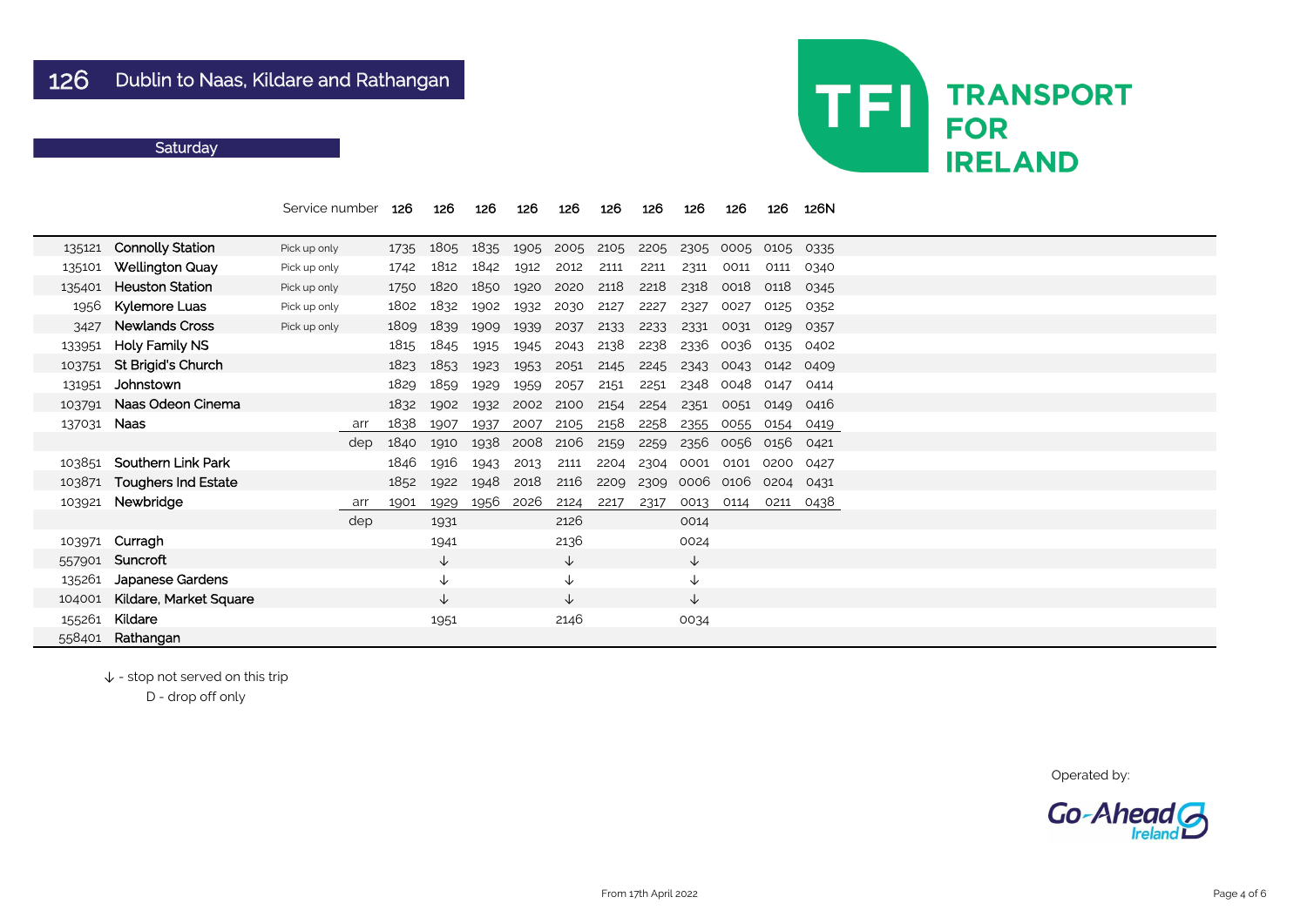|        |                            | Service number | 126         | 126  | 126       | 126  | 126  | 126  | 126  | 126  | 126  | 126  | 126  | 126  | 126  | 126  | 126  | 126  | 126  | 126  | 126  | 126  |
|--------|----------------------------|----------------|-------------|------|-----------|------|------|------|------|------|------|------|------|------|------|------|------|------|------|------|------|------|
| 135121 | <b>Connolly Station</b>    | Pick up only   |             |      | 0935 1035 |      | 1135 | 1205 | 1235 | 1305 | 1335 | 1405 | 1435 | 1505 | 1535 | 1605 | 1635 | 1705 | 1735 | 1805 | 1835 | 1905 |
| 135101 | <b>Wellington Quay</b>     | Pick up only   |             | 0941 | 1041      |      | 1142 | 1212 | 1242 | 1312 | 1342 | 1412 | 1442 | 1512 | 1542 | 1612 | 1642 | 1712 | 1742 | 1812 | 1842 | 1912 |
| 135401 | <b>Heuston Station</b>     | Pick up only   |             | 0948 | 1048      |      | 1150 | 1220 | 1250 | 1320 | 1350 | 1420 | 1450 | 1520 | 1550 | 1620 | 1650 | 1720 | 1750 | 1820 | 1850 | 1920 |
| 1956   | Kylemore Luas              | Pick up only   |             | 0958 | 1058      |      | 1200 | 1230 | 1300 | 1330 | 1400 | 1430 | 1500 | 1530 | 1600 | 1630 | 1700 | 1730 | 1800 | 1830 | 1900 | 1930 |
| 3427   | <b>Newlands Cross</b>      | Pick up only   |             |      | 1005 1105 |      | 1207 | 1237 | 1307 | 1336 | 1406 | 1436 | 1506 | 1536 | 1606 | 1636 | 1706 | 1736 | 1806 | 1836 | 1906 | 1936 |
| 133951 | <b>Holy Family NS</b>      |                |             | 1011 | 1111      |      | 1213 | 1243 | 1313 | 1342 | 1412 | 1442 | 1512 | 1542 | 1612 | 1642 | 1712 | 1742 | 1812 | 1842 | 1912 | 1942 |
| 103751 | <b>St Brigid's Church</b>  |                | 0909        | 1019 | 1119      |      | 1221 | 1251 | 1321 | 1350 | 1420 | 1450 | 1520 | 1550 | 1620 | 1650 | 1720 | 1750 | 1820 | 1850 | 1920 | 1950 |
| 131951 | Johnstown                  |                | 0914        | 1024 | 1124      |      | 1226 | 1256 | 1327 | 1356 | 1426 | 1456 | 1526 | 1556 | 1626 | 1656 | 1726 | 1756 | 1826 | 1856 | 1926 | 1956 |
| 103791 | Naas Odeon Cinema          |                | 0916        | 1026 | 1126      |      | 1228 | 1258 | 1330 | 1359 | 1429 | 1459 | 1529 | 1559 | 1629 | 1659 | 1729 | 1759 | 1829 | 1859 | 1929 | 1959 |
| 137031 | <b>Naas</b>                | arr            | 0921        | 1031 | 1131      |      | 1233 | 1303 | 1335 | 1404 | 1435 | 1505 | 1535 | 1606 | 1635 | 1705 | 1735 | 1805 | 1835 | 1904 | 1934 | 2004 |
|        |                            |                | dep<br>0922 | 1033 | 1133      |      | 1236 | 1306 | 1338 | 1407 | 1437 | 1507 | 1537 | 1609 | 1637 | 1707 | 1737 | 1807 | 1837 | 1907 | 1935 | 2005 |
| 103851 | <b>Southern Link Park</b>  |                | 0928        | 1039 | 1139      |      | 1242 | 1312 | 1344 | 1413 | 1443 | 1513 | 1543 | 1615 | 1643 | 1713 | 1743 | 1813 | 1843 | 1912 | 1940 | 2010 |
| 103871 | <b>Toughers Ind Estate</b> |                | 0933        | 1044 | 1144      | 1144 | 1247 | 1317 | 1350 | 1419 | 1449 | 1519 | 1549 | 1621 | 1649 | 1719 | 1749 | 1819 | 1849 | 1917 | 1945 | 2015 |
|        | 103921 Newbridge           | arr            | 0943        | 1052 | 1152      | 1152 | 1255 | 1325 | 1359 | 1428 | 1458 | 1528 | 1558 | 1630 | 1658 | 1728 | 1758 | 1828 | 1858 | 1925 | 1953 | 2023 |
|        |                            |                | dep         |      |           | 1154 |      | 1327 |      |      |      | 1530 |      | 1632 |      | 1730 |      | 1830 |      | 1927 |      |      |
| 103971 | Curragh                    |                |             |      |           | 1207 |      | 1340 |      |      |      | 1543 |      | 1645 |      | 1743 |      | 1843 |      | 1937 |      |      |
| 155261 | Kildare                    |                |             |      |           | 1217 |      | 1350 |      |      |      | 1553 |      | 1655 |      | 1753 |      | 1853 |      | 1947 |      |      |
| 558401 | Rathangan                  |                |             |      |           |      |      |      |      |      |      |      |      |      |      |      |      | 1913 |      |      |      |      |

## TFI **TRANSPORT FOR IRELAND**

Operated by:

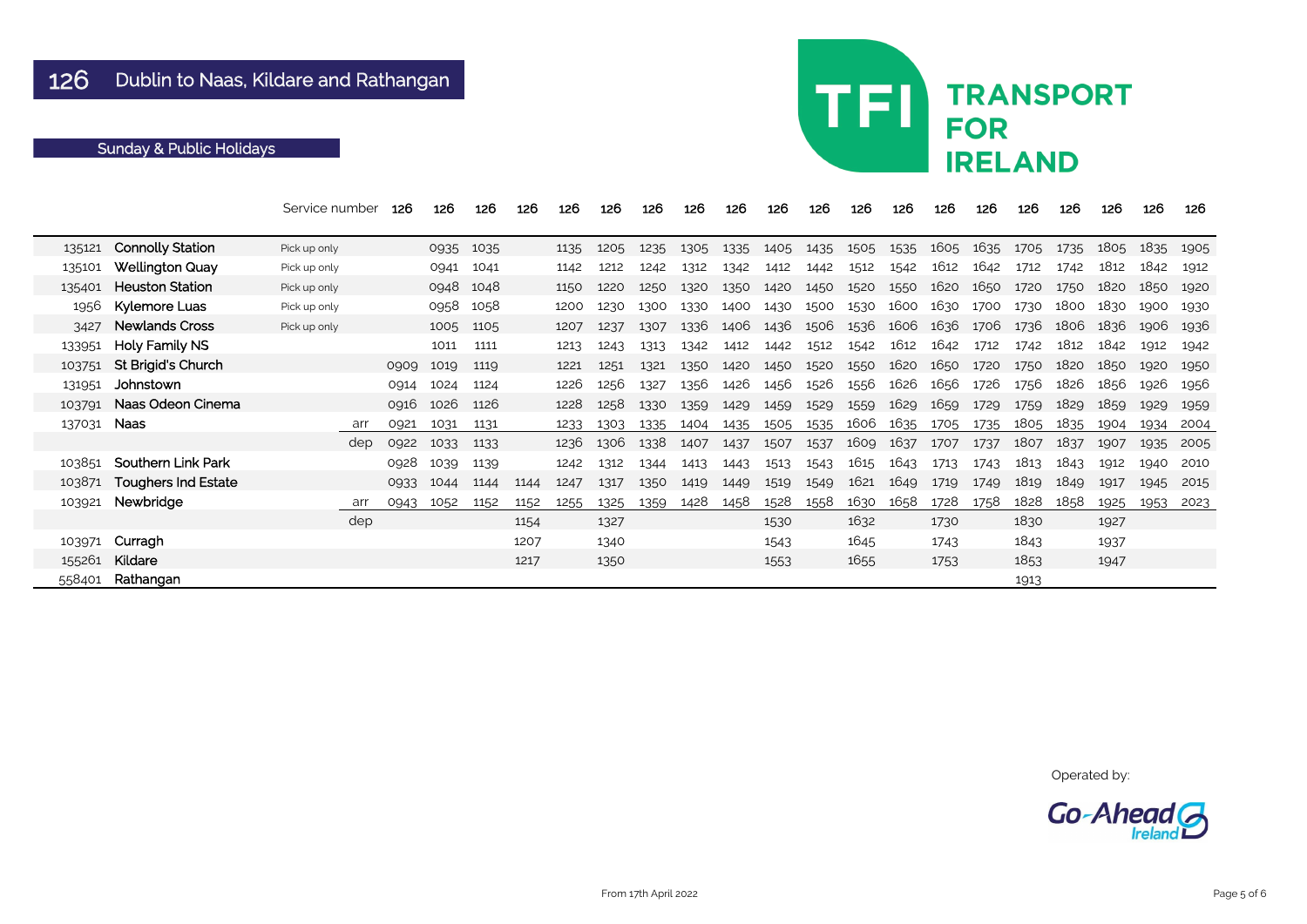|        |                            | Service number |     | 126  | 126  | 126  | 126  |  |  |
|--------|----------------------------|----------------|-----|------|------|------|------|--|--|
| 135121 | <b>Connolly Station</b>    | Pick up only   |     | 2005 | 2105 | 2205 | 2305 |  |  |
| 135101 | <b>Wellington Quay</b>     | Pick up only   |     | 2012 | 2112 | 2211 | 2311 |  |  |
| 135401 | <b>Heuston Station</b>     | Pick up only   |     | 2020 | 2120 | 2218 | 2318 |  |  |
| 1956   | <b>Kylemore Luas</b>       | Pick up only   |     | 2030 | 2130 | 2228 | 2326 |  |  |
| 3427   | <b>Newlands Cross</b>      | Pick up only   |     | 2036 | 2136 | 2233 | 2330 |  |  |
| 133951 | <b>Holy Family NS</b>      |                |     | 2042 | 2142 | 2238 | 2335 |  |  |
| 103751 | <b>St Brigid's Church</b>  |                |     | 2050 | 2150 | 2246 | 2342 |  |  |
| 131951 | Johnstown                  |                |     | 2056 | 2156 | 2252 | 2347 |  |  |
| 103791 | Naas Odeon Cinema          |                |     | 2058 | 2158 | 2254 | 2349 |  |  |
| 137031 | <b>Naas</b>                |                | arr | 2102 | 2202 | 2258 | 2353 |  |  |
|        |                            |                | dep | 2103 | 2203 | 2259 | 2354 |  |  |
| 103851 | <b>Southern Link Park</b>  |                |     | 2108 | 2208 | 2304 | 2359 |  |  |
| 103871 | <b>Toughers Ind Estate</b> |                |     | 2113 | 2213 | 2309 | 0004 |  |  |
| 103921 | Newbridge                  |                | arr | 2121 | 2221 | 2317 | 0010 |  |  |
|        |                            |                | dep | 2123 |      |      | 0012 |  |  |
| 103971 | Curragh                    |                |     | 2133 |      |      | 0020 |  |  |
| 155261 | Kildare                    |                |     | 2143 |      |      | 0030 |  |  |
| 558401 | Rathangan                  |                |     |      |      |      |      |  |  |

Operated by:



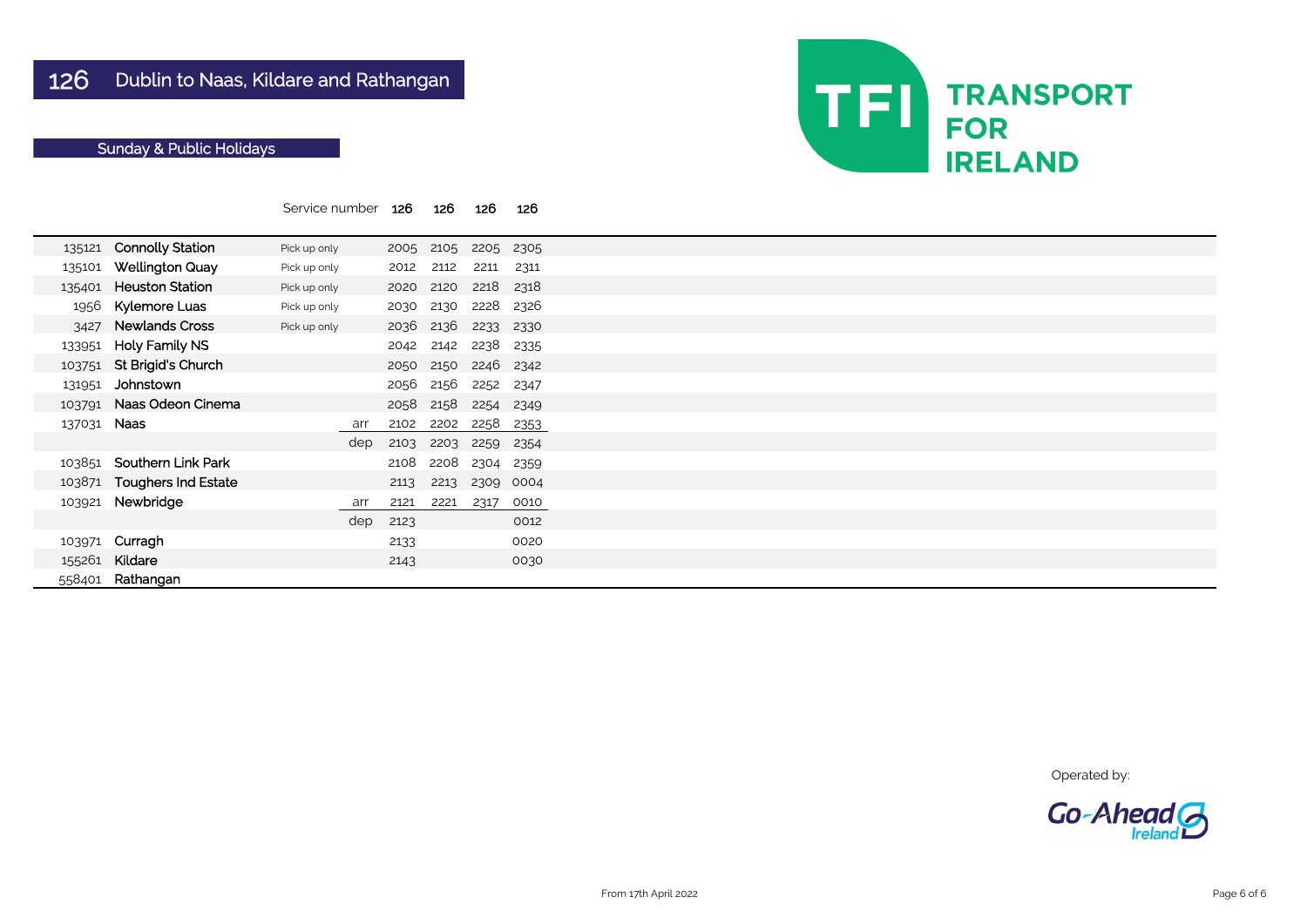|        |                            | Service number | 126  | 126       | 126  | 126D         | 126       | 126X | 126  | 126E                          | 126  | 126E | 126T      | 126          | 126  | 126  | 126B | 126  | 126  | 126  | 126  | 126  |
|--------|----------------------------|----------------|------|-----------|------|--------------|-----------|------|------|-------------------------------|------|------|-----------|--------------|------|------|------|------|------|------|------|------|
| 105741 | Rathangan                  |                |      |           |      |              |           | 0637 |      |                               |      |      |           |              |      |      |      |      |      |      |      |      |
| 102541 | Milltown                   |                |      |           |      |              |           | 0653 |      |                               |      |      |           |              |      |      |      |      |      |      |      |      |
| 104001 | Kildare                    |                |      |           |      |              | 0638      | ↓    |      | 0705                          |      | 0730 |           | 0815         |      |      | 0940 |      |      |      | 1150 |      |
| 135261 | <b>Japanese Gardens</b>    |                |      |           |      |              | ↓         | ↓    |      | ↓                             |      | ↓    |           | $\downarrow$ |      |      | 0944 |      |      |      | ↓    |      |
| 105641 | Suncroft                   |                |      |           |      |              | ↓         | ↓    |      | ↓                             |      | 业    |           | $\downarrow$ |      |      | 0954 |      |      |      | ↓    |      |
| 104071 | Curragh                    |                |      |           |      |              | 0648      | ↓    |      | 0715                          |      | 0740 |           | 0827         |      |      | 1004 |      |      |      | 1202 |      |
| 104111 | Newbridge                  | arr            |      |           |      |              | 0658      | 0703 |      | 0725                          |      | 0750 |           | 0845         |      |      | 1018 |      |      |      | 1218 |      |
|        |                            | dep            | 0525 | 0555      | 0620 | 0635         | 0700      | 0705 | 0720 | 0730                          | 0740 | 0755 | 0810      | 0850         | 0920 | 0950 | 1020 | 1050 | 1120 | 1150 | 1220 | 1250 |
| 104161 | <b>Toughers Ind Estate</b> |                | 0532 | 0602      | 0628 | 0643         | 0708      | 0713 | 0728 | 0738                          | 0748 | 0803 | 0823      | 0903         | 0933 | 0958 | 1028 | 1058 | 1128 | 1158 | 1228 | 1258 |
| 104181 | <b>Southern Link Park</b>  |                | 0537 | 0607      | 0633 | 0648         | 0713      | ◡    | 0736 | 0746                          | 0756 | 0811 | 0831      | 0910         | 0940 | 1005 | 1035 | 1105 | 1135 | 1205 | 1235 | 1305 |
| 107001 | <b>Naas</b>                | arr            | 0542 | 0612      | 0638 | 0653         | 0720      | ∿    | 0744 | 0754                          | 0804 | 0819 | 0839      | 0916         | 0945 | 1011 | 1041 | 1111 | 1141 | 1211 | 1241 | 1311 |
|        |                            | dep            | 0544 | 0614      | 0640 | 0655         | 0722      | ↓    | 0746 | 0756                          | 0806 | 0821 | 0841      | 0918         | 0947 | 1015 | 1045 | 1115 | 1145 | 1215 | 1245 | 1315 |
| 104241 | Naas Odeon Cinema          |                | 0551 | 0621      | 0647 | 0702         | 0730      | ↓    | 0754 | 0804                          | 0814 | 0829 | 0849      | 0926         | 0955 | 1023 | 1053 | 1123 | 1153 | 1223 | 1253 | 1323 |
| 104251 | Johnstown                  |                | 0554 | 0624      | 0651 | 0706         | 0734      | ↓    | 0758 | ↓                             | 0818 | ◡    | 0853      | 0929         | 0958 | 1026 | 1056 | 1126 | 1156 | 1226 | 1256 | 1326 |
| 104281 | <b>St Brigid's Church</b>  |                | 0559 | 0629      | 0658 | 0713         | 0741      |      | 0805 | ↓                             | 0826 | ◡    | 0901      | 0934         | 1003 | 1031 | 1101 | 1131 | 1201 | 1231 | 1301 | 1331 |
| 104301 | Rathcoole Slip Road        |                | 0609 | 0639      | 0709 | 0724         | 0753      |      | 0816 | ◡                             | 0836 | ◡    | 0912      | 0943         | 1012 | 1040 | 1110 | 1140 | 1210 | 1240 | 1310 | 1340 |
| 4646   | <b>Tallaght Hospital</b>   | Drop off only  |      |           |      |              |           |      | ↓    |                               | ↓    |      | 0926      | ↓            |      | ↓    |      |      | ↓    | ◡    | ↓    | ╰┸   |
| 2176   | <b>Newlands Cross</b>      | Drop off only  | 0616 | 0646      | 0718 | 0733         | 0805      | ↓    | 0828 | ↓                             | 0847 | ∿    | 0934      | 0951         | 1020 | 1048 | 1118 | 1148 | 1218 | 1248 | 1318 | 1348 |
| 4406   | Carriglea Ind Est          | Drop off only  | 0622 | 0652      | 0725 | 0740         | 0814      | 0743 | 0837 | 0839                          | 0856 | 0859 | 0944      | 0958         | 1027 | 1055 | 1125 | 1155 | 1225 | 1255 | 1325 | 1355 |
| 4413   | <b>Heuston Station</b>     | Drop off only  | 0631 | 0701      | 0739 | 0754         | 0828      | 0757 |      | 0853 0855 0912                |      |      | 0915 0958 | 1008         | 1037 | 1105 | 1135 | 1205 | 1235 | 1305 | 1335 | 1405 |
| 316    | <b>Bachelors Walk</b>      | Drop off only  | 0639 | 0709      | 0749 |              | 0804 0838 |      |      | 0807 0903 0905 0922 0925 1008 |      |      |           | 1018         | 1047 | 1115 | 1145 | 1215 | 1245 | 1315 | 1345 | 1415 |
| 2810   | <b>Merrion Square West</b> | Drop off only  |      |           |      |              |           | 0819 | ↓    | 0917                          | ↓    | 0937 | ↓         |              |      |      |      |      |      |      |      | ╰    |
| 5140   | <b>Mayor Street Lower</b>  | Drop off only  | 0645 | 0715 0755 |      | $\downarrow$ | 0848      |      | 0913 |                               | 0932 |      | 1017      | 1025         | 1056 | 1122 | 1152 | 1222 | 1252 | 1322 | 1352 | 1422 |
| 1644   | <b>DCU Collins Avenue</b>  | Drop off only  |      |           |      | 0829         |           |      |      |                               |      |      |           |              |      |      |      |      |      |      |      |      |

## TFI **TRANSPORT FOR IRELAND**

Operated by:

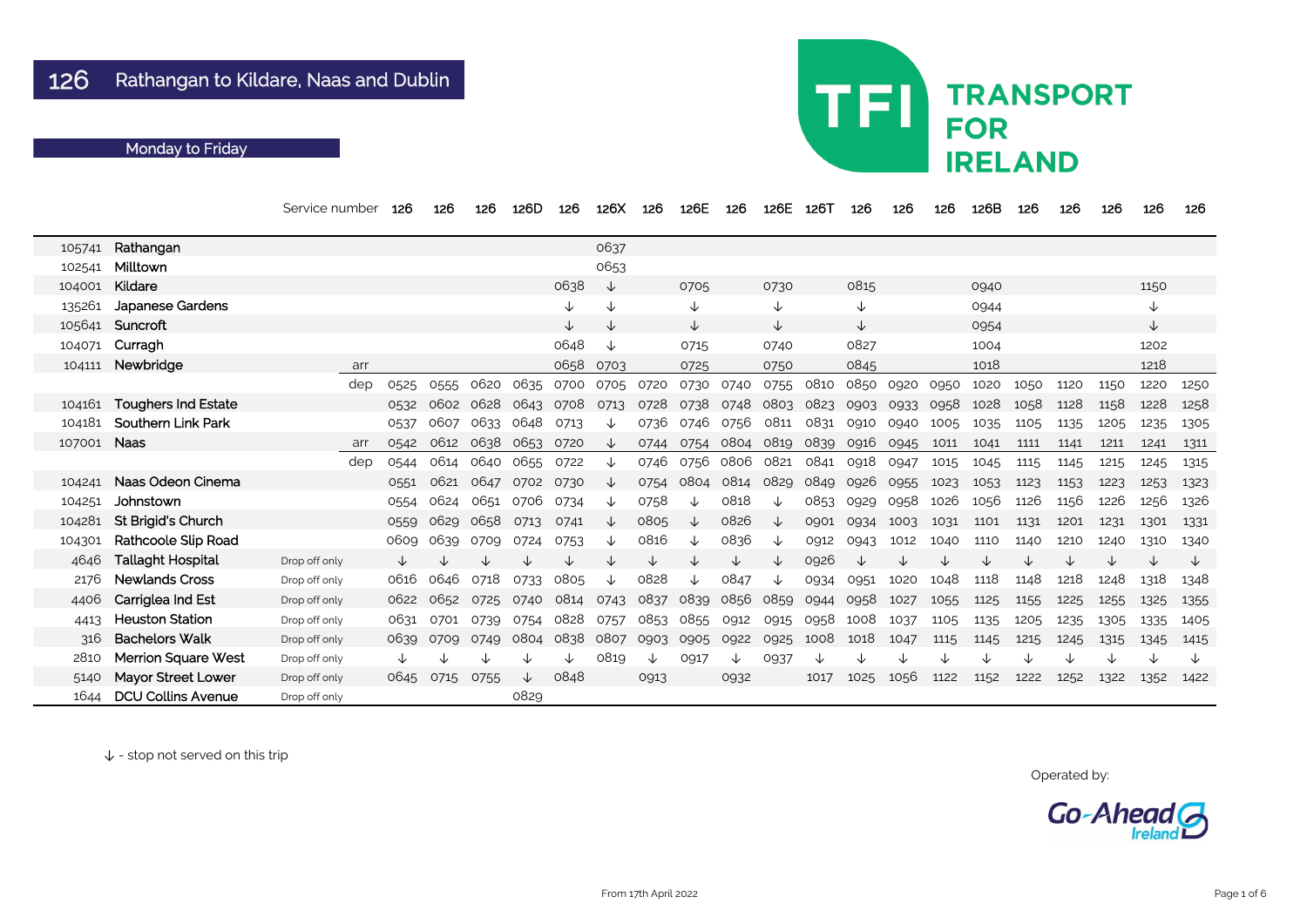|        |                            | Service number | 126  | 126  | 126          | 126  | 126A         | 126  | 126  | 126  | 126            | 126  | 126          | 126  | 126  | 126  | 126          | 126  |  |
|--------|----------------------------|----------------|------|------|--------------|------|--------------|------|------|------|----------------|------|--------------|------|------|------|--------------|------|--|
| 105741 | Rathangan                  |                |      |      |              |      | 1421         |      |      |      |                |      |              |      |      |      |              |      |  |
| 102541 | Milltown                   |                |      |      |              |      | $\downarrow$ |      |      |      |                |      |              |      |      |      |              |      |  |
| 104001 | Kildare                    |                |      |      | 1345         |      | 1445         |      |      |      | 1650           |      | 1755         |      | 2010 |      | 2210         |      |  |
| 135261 | Japanese Gardens           |                |      |      | $\downarrow$ |      | 1449         |      |      |      | $\downarrow$   |      | ↓            |      | V    |      | $\downarrow$ |      |  |
|        | 105641 Suncroft            |                |      |      | ↓            |      | ↓            |      |      |      | $\downarrow$   |      | $\downarrow$ |      | V    |      | $\downarrow$ |      |  |
|        | 104071 Curragh             |                |      |      | 1357         |      | 1457         |      |      |      | 1702           |      | 1805         |      | 2020 |      | 2220         |      |  |
| 104111 | Newbridge                  | arr            |      |      | 1415         |      | 1515         |      |      |      | 1718           |      | 1818         |      | 2030 |      | 2230         |      |  |
|        |                            | dep            | 1320 | 1350 | 1420         | 1450 | 1520         | 1550 | 1620 | 1650 | 1720           | 1750 | 1820         | 1932 | 2032 | 2132 | 2232         | 2332 |  |
|        | 104161 Toughers Ind Estate |                | 1328 | 1358 | 1428         | 1458 | 1528         | 1558 | 1628 | 1658 | 1728           | 1758 | 1828         | 1939 | 2039 | 2139 | 2239         | 2339 |  |
| 104181 | <b>Southern Link Park</b>  |                | 1335 | 1405 | 1435         | 1505 | 1535         | 1605 | 1635 | 1705 | 1735           | 1805 | 1835         | 1944 | 2044 | 2144 | 2244         | 2344 |  |
| 107001 | <b>Naas</b>                | arr            | 1341 | 1411 | 1441         | 1511 | 1541         | 1614 | 1644 | 1714 | 1744           | 1811 | 1841         | 1949 | 2049 | 2149 | 2249         | 2349 |  |
|        |                            | dep            | 1345 | 1415 | 1445         | 1515 | 1545         | 1616 | 1646 | 1716 | 1746           | 1816 | 1846         | 1951 | 2051 | 2151 | 2251         | 2351 |  |
| 104241 | Naas Odeon Cinema          |                | 1353 | 1423 | 1453         | 1523 | 1553         | 1625 | 1655 | 1725 | 1755           | 1824 | 1854         | 1958 | 2058 | 2158 | 2258         | 2358 |  |
| 104251 | Johnstown                  |                | 1356 | 1426 | 1456         | 1526 | 1556         | 1628 | 1658 | 1728 | 1758           | 1827 | 1857         | 2001 | 2101 | 2201 | 2301         | 0001 |  |
| 104281 | St Brigid's Church         |                | 1401 | 1431 | 1501         | 1531 | 1601         | 1635 | 1705 | 1735 | 1805           | 1832 | 1902         | 2006 | 2106 | 2206 | 2306         | 0006 |  |
| 104301 | <b>Rathcoole Slip Road</b> |                | 1410 | 1440 | 1510         | 1540 | 1610         | 1645 | 1715 | 1745 | 1815           | 1841 | 1911         | 2016 | 2116 | 2216 | 2316         | 0016 |  |
| 4646   | <b>Tallaght Hospital</b>   | Drop off only  |      |      |              |      |              |      |      |      |                |      |              |      |      | ◡    | ◡            | ↓    |  |
| 2176   | <b>Newlands Cross</b>      | Drop off only  | 1418 | 1448 | 1518         | 1548 | 1618         | 1653 | 1723 | 1753 | 1823           | 1849 | 1919         | 2023 | 2123 | 2223 | 2323         | 0023 |  |
| 4406   | <b>Carriglea Ind Est</b>   | Drop off only  | 1425 | 1455 | 1525         | 1555 | 1625         | 1700 | 1730 | 1800 | 1830           | 1856 | 1926         | 2029 | 2129 | 2229 | 2329         | 0029 |  |
| 4413   | <b>Heuston Station</b>     | Drop off only  | 1435 | 1505 | 1535         | 1605 | 1635         | 1710 | 1740 | 1810 | 1840 1906      |      | 1936         | 2038 | 2138 | 2238 | 2338         | 0038 |  |
| 316    | <b>Bachelors Walk</b>      | Drop off only  | 1445 | 1515 | 1545         | 1615 | 1645 1720    |      | 1750 |      | 1820 1850 1916 |      | 1946         | 2044 | 2144 | 2244 | 2344         | 0044 |  |
| 2810   | <b>Merrion Square West</b> | Drop off only  |      |      |              |      |              |      |      |      |                |      |              | ↓    |      | ↓    | ↓            | ↓    |  |
| 5140   | <b>Mayor Street Lower</b>  | Drop off only  | 1454 | 1522 | 1552         | 1622 | 1652         | 1727 | 1757 | 1827 | 1857           | 1923 | 1953         | 2050 | 2150 | 2250 | 2350 0050    |      |  |
| 1644   | <b>DCU Collins Avenue</b>  | Drop off only  |      |      |              |      |              |      |      |      |                |      |              |      |      |      |              |      |  |

# **TFI TRANSPORT FOR IRELAND**

Operated by:

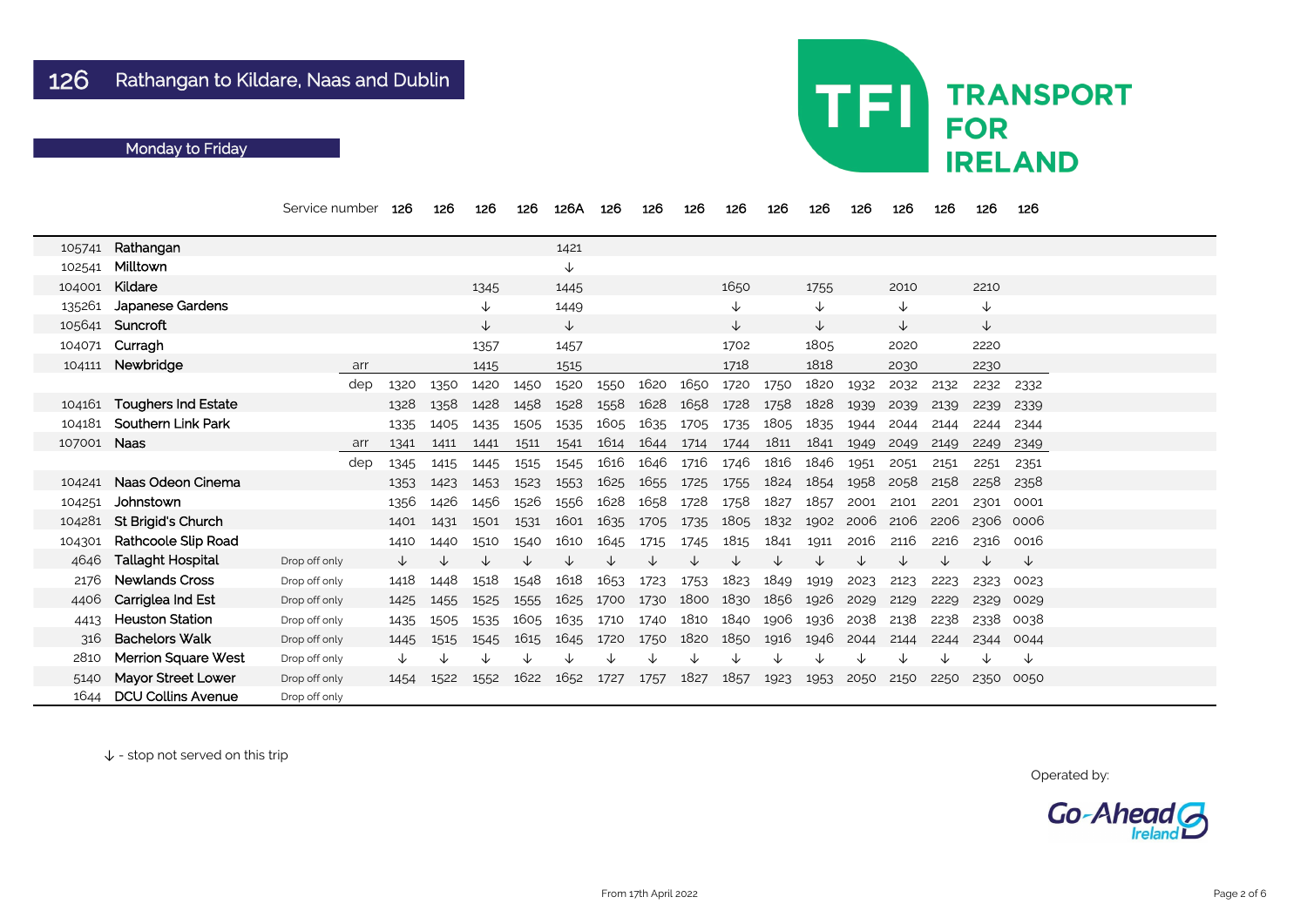|        |                            | Service number | 126  | 126  | 126  | 126  | 126       | 126  | 126          | 126  | 126B | 126  | 126  | 126  | 126          | 126  | 126  | 126  | 126          | 126  | 126A | 126  |
|--------|----------------------------|----------------|------|------|------|------|-----------|------|--------------|------|------|------|------|------|--------------|------|------|------|--------------|------|------|------|
| 105741 | Rathangan                  |                |      |      | 0645 |      |           |      | 0838         |      |      |      |      |      |              |      |      |      |              |      | 1430 |      |
| 104001 | Kildare                    |                |      |      | 0705 |      | 0805      |      | 0858         |      | 0940 |      |      |      | 1150         |      |      |      | 1350         |      | 1450 |      |
| 135261 | <b>Japanese Gardens</b>    |                |      |      | ↓    |      | ↓         |      | $\downarrow$ |      | 0945 |      |      |      | $\downarrow$ |      |      |      | $\downarrow$ |      | 1455 |      |
| 105641 | Suncroft                   |                |      |      | ∿    |      | ∿         |      | ↓            |      | 0955 |      |      |      | ↓            |      |      |      | $\downarrow$ |      | ↓    |      |
| 104071 | Curragh                    |                |      |      | 0715 |      | 0815      |      | 0908         |      | 1005 |      |      |      | 1200         |      |      |      | 1400         |      | 1500 |      |
| 104111 | Newbridge                  | arr            |      |      | 0725 |      | 0825      |      | 0918         |      | 1018 |      |      |      | 1218         |      |      |      | 1418         |      | 1518 |      |
|        |                            | dep            | 0632 | 0702 | 0727 | 0757 | 0827      | 0850 | 0920         | 0950 | 1020 | 1050 | 1120 | 1150 | 1220         | 1250 | 1320 | 1350 | 1420         | 1450 | 1520 | 1550 |
| 104161 | <b>Toughers Ind Estate</b> |                | 0639 | 0709 | 0734 | 0804 | 0834      | 0857 | 0928         | 0958 | 1028 | 1058 | 1128 | 1158 | 1228         | 1258 | 1328 | 1358 | 1428         | 1458 | 1528 | 1558 |
| 104181 | <b>Southern Link Park</b>  |                | 0644 | 0714 | 0739 | 0809 | 0839      | 0903 | 0934         | 1004 | 1034 | 1104 | 1134 | 1204 | 1234         | 1304 | 1334 | 1404 | 1434         | 1504 | 1534 | 1604 |
| 107001 | <b>Naas</b>                | arr            | 0650 | 0720 | 0745 | 0815 | 0845 0910 |      | 0941         | 1011 | 1041 | 1113 | 1143 | 1211 | 1241         | 1312 | 1342 | 1412 | 1442         | 1512 | 1542 | 1611 |
|        |                            | dep            | 0652 | 0722 | 0747 | 0817 | 0847      | 0912 | 0943         | 1013 | 1043 | 1115 | 1145 | 1215 | 1245         | 1315 | 1345 | 1415 | 1445         | 1515 | 1545 | 1613 |
| 104241 | Naas Odeon Cinema          |                | 0659 | 0729 | 0754 | 0824 | 0854      | 0920 | 0951         | 1021 | 1051 | 1123 | 1153 | 1225 | 1255         | 1325 | 1355 | 1425 | 1455         | 1525 | 1555 | 1621 |
| 104251 | Johnstown                  |                | 0702 | 0732 | 0757 | 0827 | 0857      | 0924 | 0955         | 1025 | 1055 | 1127 | 1157 | 1229 | 1259         | 1329 | 1359 | 1429 | 1459         | 1529 | 1559 | 1625 |
| 104281 | <b>St Brigid's Church</b>  |                | 0707 | 0737 | 0802 | 0832 | 0902      | 0930 | 1001         | 1031 | 1101 | 1133 | 1203 | 1235 | 1305         | 1335 | 1405 | 1435 | 1505         | 1535 | 1605 | 1631 |
| 104301 | <b>Rathcoole Slip Road</b> |                | 0716 | 0746 | 0811 | 0841 | 0911      | 0939 | 1010         | 1040 | 1110 | 1142 | 1212 | 1244 | 1314         | 1344 | 1414 | 1444 | 1514         | 1544 | 1614 | 1640 |
| 2176   | <b>Newlands Cross</b>      | Drop off only  | 0723 | 0753 | 0818 | 0848 | 0918      | 0946 | 1017         | 1047 | 1117 | 1149 | 1219 | 1251 | 1321         | 1351 | 1421 | 1451 | 1521         | 1551 | 1621 | 1647 |
| 4406   | Carriglea Ind Est          | Drop off only  | 0729 | 0759 | 0824 | 0854 | 0924      | 0953 | 1024         | 1054 | 1124 | 1156 | 1226 | 1258 | 1328         | 1358 | 1428 | 1458 | 1528         | 1558 | 1628 | 1654 |
| 4413   | <b>Heuston Station</b>     | Drop off only  | 0738 | 0808 | 0834 | 0904 | 0934      | 1003 | 1034         | 1104 | 1134 | 1206 | 1236 | 1308 | 1338         | 1408 | 1438 | 1508 | 1538         | 1608 | 1638 | 1704 |
| 316    | <b>Bachelors Walk</b>      | Drop off only  | 0744 | 0814 | 0842 | 0912 | 0942      | 1011 | 1042         | 1112 | 1142 | 1214 | 1244 | 1316 | 1346         | 1416 | 1446 | 1516 | 1546         | 1616 | 1646 | 1712 |
| 5140   | <b>Mayor Street Lower</b>  | Drop off only  | 0750 | 0820 | 0849 | 0919 | 0949      | 1018 | 1049         | 1119 | 1149 | 1221 | 1251 | 1323 | 1353         | 1423 | 1453 | 1523 | 1553         | 1623 | 1653 | 1719 |

↓ - stop not served on this trip

# **TRANSPORT FOR IRELAND**

TFI

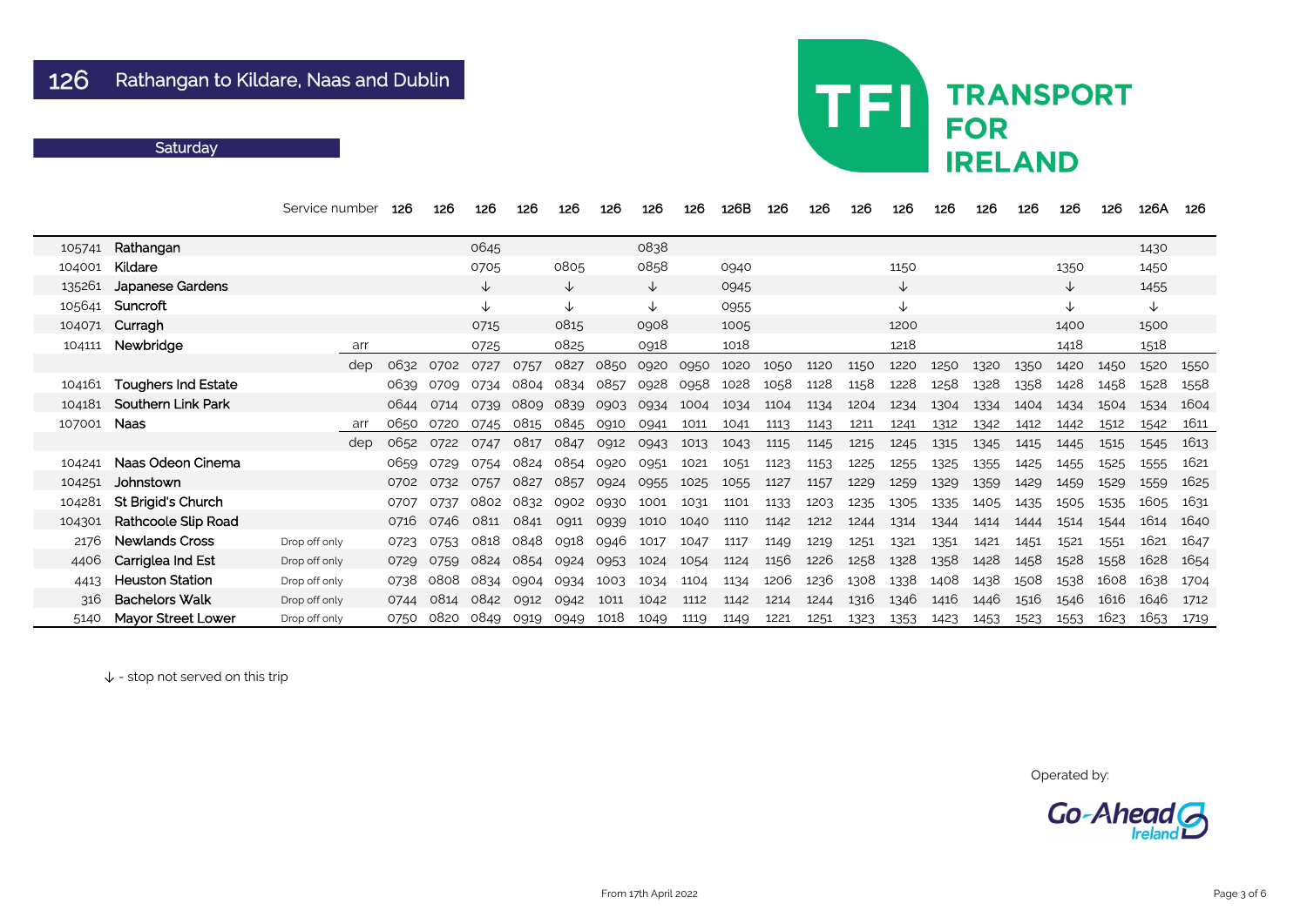|        |                            | Service number |     | 126  | 126  | 126          | 126          | 126  | 126          | 126  | 126          | 126  |
|--------|----------------------------|----------------|-----|------|------|--------------|--------------|------|--------------|------|--------------|------|
| 105741 | Rathangan                  |                |     |      |      |              |              |      |              |      |              |      |
| 104001 | Kildare                    |                |     |      |      | 1650         | 1805         |      | 2010         |      | 2210         |      |
| 135261 | <b>Japanese Gardens</b>    |                |     |      |      | ↓            | $\downarrow$ |      | $\downarrow$ |      | $\downarrow$ |      |
| 105641 | Suncroft                   |                |     |      |      | $\downarrow$ | $\downarrow$ |      | $\downarrow$ |      | $\downarrow$ |      |
| 104071 | Curragh                    |                |     |      |      | 1700         | 1815         |      | 2020         |      | 2220         |      |
| 104111 | Newbridge                  | arr            |     |      |      | 1715         | 1825         |      | 2030         |      | 2230         |      |
|        |                            |                | dep | 1620 | 1650 | 1720         | 1832         | 1932 | 2032         | 2132 | 2232         | 2332 |
| 104161 | <b>Toughers Ind Estate</b> |                |     | 1628 | 1658 | 1728         | 1839         | 1939 | 2039         | 2139 | 2239         | 2339 |
| 104181 | <b>Southern Link Park</b>  |                |     | 1634 | 1704 | 1734         | 1844         | 1944 | 2044         | 2144 | 2244         | 2344 |
| 107001 | <b>Naas</b>                | arr            |     | 1641 | 1711 | 1741         | 1850         | 1950 | 2050         | 2150 | 2250         | 2350 |
|        |                            |                | dep | 1643 | 1713 | 1743         | 1852         | 1952 | 2052         | 2152 | 2252         | 2352 |
| 104241 | Naas Odeon Cinema          |                |     | 1651 | 1721 | 1751         | 1859         | 1959 | 2059         | 2159 | 2259         | 2359 |
| 104251 | Johnstown                  |                |     | 1655 | 1725 | 1755         | 1902         | 2002 | 2102         | 2202 | 2302         | 0002 |
| 104281 | St Brigid's Church         |                |     | 1701 | 1731 | 1801         | 1907         | 2007 | 2107         | 2207 | 2307         | 0007 |
| 104301 | <b>Rathcoole Slip Road</b> |                |     | 1710 | 1740 | 1810         | 1916         | 2016 | 2116         | 2216 | 2316         | 0016 |
| 2176   | <b>Newlands Cross</b>      | Drop off only  |     | 1717 | 1747 | 1817         | 1923         | 2023 | 2123         | 2223 | 2323         | 0023 |
| 4406   | Carriglea Ind Est          | Drop off only  |     | 1724 | 1754 | 1824         | 1929         | 2029 | 2129         | 2229 | 2329         | 0029 |
| 4413   | <b>Heuston Station</b>     | Drop off only  |     | 1734 | 1804 | 1834         | 1938         | 2038 | 2138         | 2238 | 2338         | 0038 |
| 316    | <b>Bachelors Walk</b>      | Drop off only  |     | 1742 | 1812 | 1842         | 1944         | 2044 | 2144         | 2244 | 2344         | 0044 |
| 5140   | <b>Mayor Street Lower</b>  | Drop off only  |     | 1749 | 1819 | 1849         | 1950         | 2050 | 2150         | 2250 | 2350         | 0050 |

↓ - stop not served on this trip



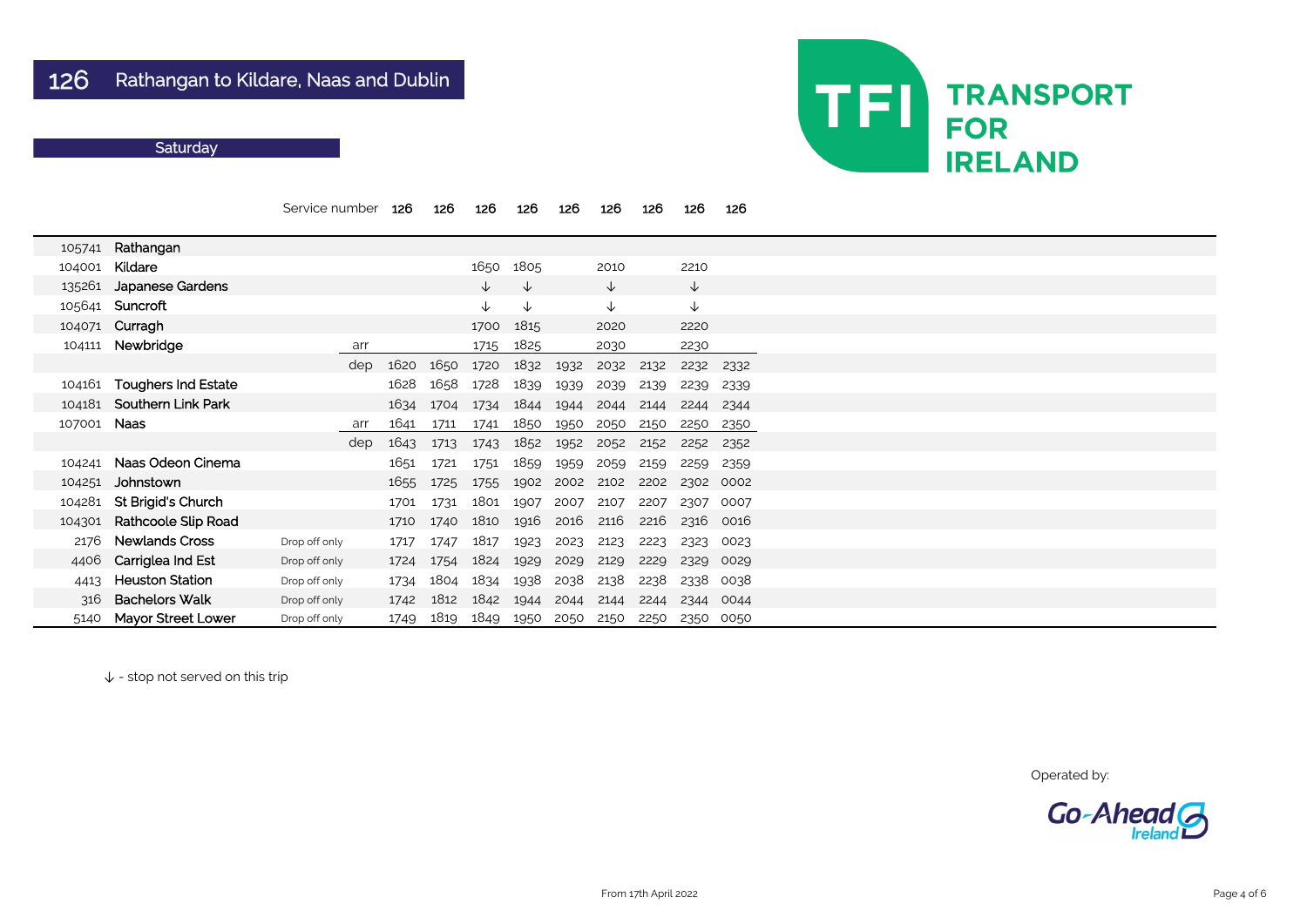|        |                            | Service number | 126  | 126  | 126  | 126  | 126  | 126  | 126  | 126  | 126  | 126  | 126  | 126  | 126  | 126  | 126  | 126  | 126  | 126  | 126  | 126U |
|--------|----------------------------|----------------|------|------|------|------|------|------|------|------|------|------|------|------|------|------|------|------|------|------|------|------|
| 105741 | Rathangan                  |                |      |      |      | 0945 |      |      |      |      |      |      |      |      |      |      |      |      |      |      |      |      |
| 104001 | Kildare                    |                |      | 0840 |      | 1005 |      | 1105 |      |      |      | 1255 |      |      |      | 1455 |      |      |      | 1655 | 1805 | 1910 |
| 104071 | Curragh                    |                |      | 0850 |      | 1015 |      | 1115 |      |      |      | 1305 |      |      |      | 1505 |      |      |      | 1705 | 1815 | 1920 |
| 104111 | Newbridge                  | arr            |      | 0900 |      | 1030 |      | 1128 |      |      |      | 1318 |      |      |      | 1518 |      |      |      | 1718 | 1828 | 1930 |
|        |                            | dep            | 0802 | 0902 | 1002 | 1032 | 1102 | 1132 | 1150 | 1220 | 1250 | 1320 | 1350 | 1420 | 1450 | 1520 | 1550 | 1620 | 1650 | 1720 | 1832 | 1932 |
| 104161 | <b>Toughers Ind Estate</b> |                | 0809 | 0909 | 1009 | 1039 | 1109 | 1139 | 1158 | 1228 | 1258 | 1328 | 1358 | 1428 | 1458 | 1528 | 1558 | 1628 | 1658 | 1728 | 1839 | 1939 |
| 104181 | <b>Southern Link Park</b>  |                | 0814 | 0914 | 1014 | 1044 | 1114 | 1144 | 1203 | 1234 | 1304 | 1334 | 1404 | 1434 | 1504 | 1534 | 1604 | 1634 | 1704 | 1734 | 1844 | 1944 |
| 107001 | <b>Naas</b>                | arr            | 0820 | 0920 | 1020 | 1050 | 1120 | 1150 | 1209 | 1241 | 1311 | 1341 | 1411 | 1441 | 1511 | 1541 | 1611 | 1641 | 1711 | 1741 | 1850 | 1950 |
|        |                            | dep            | 0822 | 0922 | 1022 | 1052 | 1122 | 1152 | 1212 | 1243 | 1313 | 1343 | 1413 | 1443 | 1513 | 1543 | 1613 | 1643 | 1713 | 1743 | 1851 | 1951 |
| 104241 | Naas Odeon Cinema          |                | 0829 | 0929 | 1029 | 1059 | 1129 | 1159 | 1220 | 1251 | 1321 | 1351 | 1421 | 1451 | 1521 | 1551 | 1621 | 1651 | 1721 | 1750 | 1858 | 1958 |
| 104251 | Johnstown                  |                | 0832 | 0932 | 1032 | 1102 | 1132 | 1202 | 1224 | 1255 | 1325 | 1355 | 1425 | 1455 | 1525 | 1555 | 1625 | 1655 | 1725 | 1754 | 1901 | 2001 |
| 104281 | St Brigid's Church         |                | 0837 | 0937 | 1037 | 1107 | 1137 | 1207 | 1230 | 1301 | 1331 | 1401 | 1431 | 1501 | 1531 | 1601 | 1631 | 1701 | 1731 | 1800 | 1906 | 2006 |
| 104301 | <b>Rathcoole Slip Road</b> |                | 0846 | 0946 | 1046 | 1116 | 1146 | 1216 | 1239 | 1310 | 1340 | 1410 | 1440 | 1510 | 1540 | 1610 | 1640 | 1710 | 1740 | 1809 | 1915 | 2015 |
| 2176   | <b>Newlands Cross</b>      | Drop off only  | 0853 | 0953 | 1053 | 1123 | 1153 | 1223 | 1246 | 1317 | 1347 | 1417 | 1447 | 1517 | 1547 | 1617 | 1647 | 1717 | 1747 | 1816 | 1922 | 2022 |
| 4406   | Carriglea Ind Est          | Drop off only  | 0859 | 0959 | 1059 | 1129 | 1159 | 1229 | 1253 | 1324 | 1354 | 1424 | 1454 | 1524 | 1554 | 1624 | 1654 | 1724 | 1754 | 1823 | 1928 | 2028 |
| 4413   | <b>Heuston Station</b>     | Drop off only  | 0908 | 1008 | 1108 | 1138 | 1208 | 1238 | 1303 | 1334 | 1404 | 1434 | 1504 | 1534 | 1604 | 1634 | 1704 | 1734 | 1804 | 1833 | 1937 | 2037 |
| 316    | <b>Bachelors Walk</b>      | Drop off only  | 0914 | 1014 | 1114 | 1144 | 1214 | 1244 | 1311 | 1342 | 1412 | 1442 | 1512 | 1542 | 1612 | 1642 | 1712 | 1742 | 1812 | 1841 | 1943 | 2043 |
| 2810   | <b>Merrion Square West</b> | Drop off only  |      |      |      |      |      | ↓    |      |      |      |      |      |      |      |      |      |      | ◡    |      |      | 2053 |
| 5140   | <b>Mayor Street Lower</b>  | Drop off only  | 0920 | 1020 | 1120 | 1150 | 1220 | 1250 | 1318 | 1349 | 1419 | 1449 | 1519 | 1549 | 1619 | 1649 | 1719 | 1750 | 1820 | 1849 | 1949 | ╰┸   |
| 767    | <b>UCD</b>                 | Drop off only  |      |      |      |      |      |      |      |      |      |      |      |      |      |      |      |      |      |      |      | 2108 |

# **TRANSPORT FOR IRELAND**

TFI

Operated by: